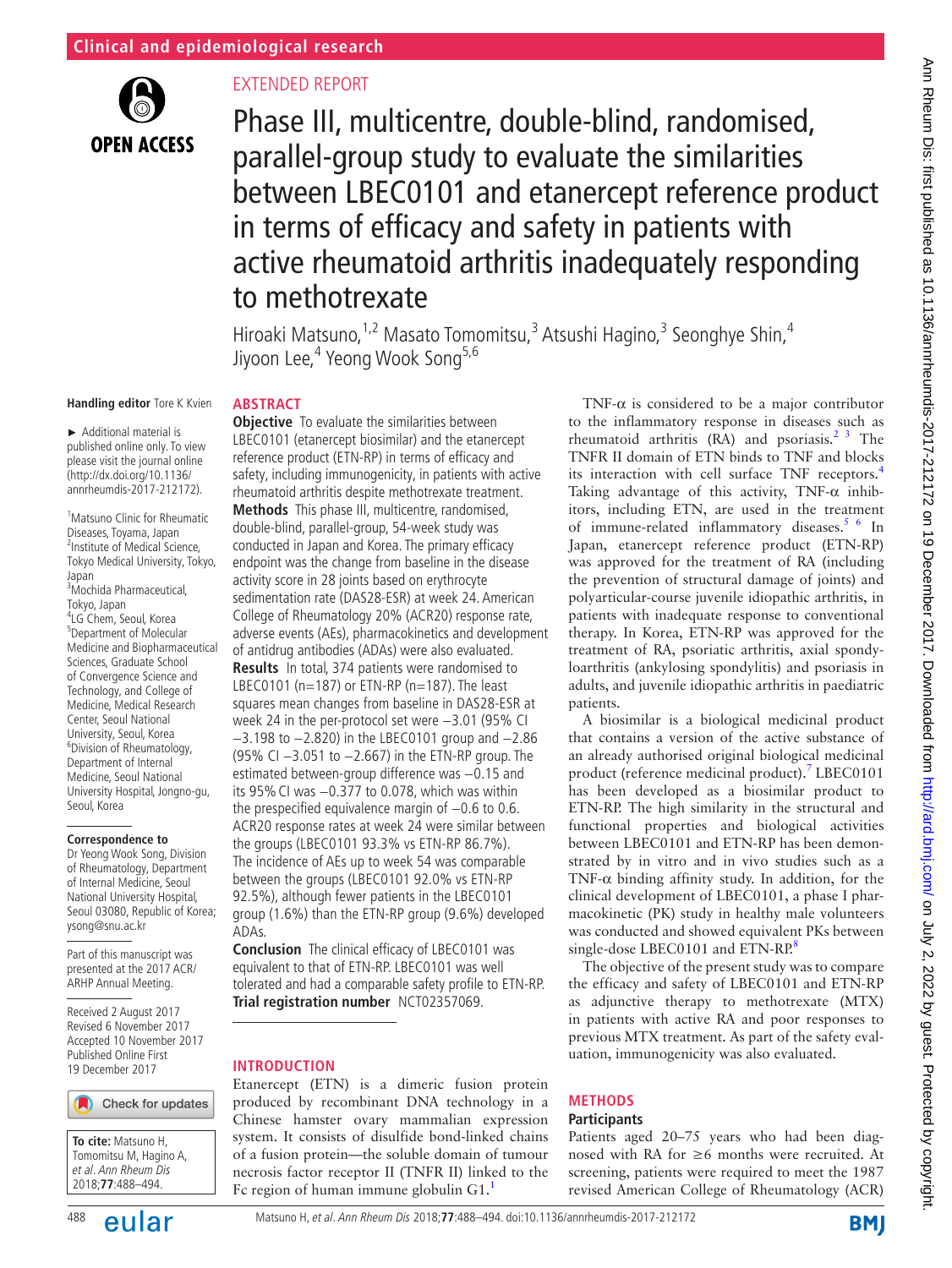classification criteria, $\frac{9}{2}$  $\frac{9}{2}$  $\frac{9}{2}$  to be classified as functional class I, II or III according to the 1991 revised ACR criteria<sup>10</sup> and to have active RA (≥6swollen joints, ≥6tender joints, erythrocyte sedimentation rate ≥28mm/hour or serum C reactive protein ≥1.0mg/dL and disease activity score in 28 joints based on erythrocyte sedimentation rate (DAS28-ESR) ≥3.2) despite MTX treatment for  $\geq$ 12 weeks, including 4 weeks of receiving a stable MTX dose before randomisation. Patients were excluded if they had active tuberculosis at screening, although patients with latent tuberculosis could participate under the condition of isoniazid treatment for ≥3 weeks prior to the first administration of the study drugs. Patients were also excluded if they had ever received ≥2biological therapies for RA or previously received ETN treatment.

#### **Study design and treatment**

This phase III, multicentre, randomised, double-blind, parallel-group, 54-week study was conducted at 30 centres in Korea and 48 centres in Japan. After the screening period, patients were randomly assigned to receive 50mg of either LBEC0101 or ETN-RP subcutaneously once a week for 52 weeks, followed by a post-treatment follow-up period of 2 weeks. The study design is shown in online [supplementary figure S1.](https://dx.doi.org/10.1136/annrheumdis-2017-212172) Throughout the entire study period, MTX was coadministered to all patients on a stable dose (7.5–15mg/week in Korea and 6–16mg/week in Japan, based on the approved dose in each country). Allowed concomitant medications were non-steroidal anti-inflammatory drugs, analgesic drugs and oral/suppository/topical/bronchial/ nasal corticosteroids (≤10mg/day prednisone equivalent dose). The doses of these medications were not allowed to be changed from 4 weeks before the first study drug administration. Prohibited concomitant medications included disease-modifying antirheumatic drugs (DMARDs) other than MTX and intravenous/ intramuscular/intra-articular/epidural corticosteroids.

#### **Randomisation and blinding**

Randomisation was performed centrally using an interactive web/voice response system. After screening, patients who met all eligibility criteria were randomly assigned to one of the two treatment groups in a 1:1 ratio. The randomisation scheme ensured balance between the groups, using the status of previous use of a biological DMARD for RA and country as stratification factors. Study drug packaging was double-blinded throughout the study.

When all enrolled patients completed week 24 assessments or discontinued prior to week 24, the database was locked and unblinded data were disclosed to personnel involved in the statistical analysis and medical writing only for marketing authorisation applications. The blind-to-treatment allocation was strictly maintained for the remainder of study period among all patients, investigators and applicable study staff to prevent evaluation bias. The procedures for unblinding and maintenance of blinding were predesignated.

## **Efficacy**

The primary endpoint was the change from baseline in DAS28-ESR at week 24. The secondary efficacy endpoints were the changes from baseline in DAS28-ESR at weeks 12 and 52 and ACR20 response rates at weeks 12, 24 and 52. Other efficacy endpoints included ACR50, ACR70 and European League Against Rheumatism (EULAR) response rates based on the DAS28-ESR at weeks 12, 24 and 52. The EULAR response criteria were defined as no response, moderate response or good

response based on the present DAS28-ESR and improvement in the DAS28-ESR from baseline.

#### **Safety**

Safety endpoints included incidence of adverse events (AEs) and serious adverse events (SAEs) up to week 54. AEs of special interest that were known as key safety issues for ETN-RP, such as infections, sepsis, injection site reactions, malignancies, heart failure, neurological events, tuberculosis, hepatitis B (HBV) reactivation and interstitial lung disease, were also investigated. AEs were coded using MedDRA V.19.0.

## **Pharmacokinetics**

Serum trough concentrations ( $C_{trough}$ ) of ETN at weeks 12, 24 and 52 were analysed by a validated immunofluorescence assay using Gyrolab platform (Gyros AB, Uppsala, Sweden).

#### **Immunogenicity**

Antidrug antibodies (ADAs) and neutralising antibodies at weeks 0, 12, 24 and 52 were analysed by validated electrochemiluminescent immunoassay using Meso Scale Discovery platform (Meso Scale Diagnostics, Rockville, Maryland, USA). Biotinylated ETN-RP and SULFO-TAG labelled ETN-RP were used to detect ADAs, and biotinylated ETN-RP and SULFO-TAG labelled TNF-α were used to detect neutralising antibodies. Neutralising antibody tests were performed only when the results were positive for ADAs.

## **Statistical analysis**

Based on previous studies comparing DAS28-ESR between an ETN-RP and MTX combination treatment group and an MTX monotherapy group, it was expected that the effect size would be 1.4.<sup>11 12</sup> A change in DAS28-ESR of more than 0.6 from baseline was considered clinically significant according to the EULAR response criteria, which define a DAS28 improvement of 0.6 or less as no response to treatment. Therefore, the equivalence margin for the similarity in change from baseline in DAS28-ESR at week 24 between the groups was set as −0.6 to 0.6 in this study. A sample size of 372 patients (186 per treatment group, 1:1 ratio) for randomisation was estimated to demonstrate equivalence between the groups for the primary efficacy endpoint, change from baseline in DAS28-ESR at week 24, with two one-sided tests at an alpha level of 2.5% and 90%statistical power. It was assumed that the between-group difference was 0.0, the SD in each treatment group was 1.4 and the per-protocol set (PPS) dropout rate was 20%.

Efficacy at weeks 12 and 24 was analysed using the PPS for data up to week 24 (PPS-24w), and efficacy at week 52 was analysed using the PPS for data up to week 52 (PPS-52w). The full analysis set (FAS) was used for checking the sensitivity of the PPS results. Detailed FAS and PPS criteria are shown in the online [supplementary text.](https://dx.doi.org/10.1136/annrheumdis-2017-212172)

The point estimate of the treatment difference and CI of the DAS28-ESR change were derived using analysis of covariance (ANCOVA). The ANCOVA model included independent variables of the fixed categorical effects of treatment, country of the study centre, status of previous use of a biological DMARD and the baseline DAS28-ESR as a covariate. For the PPS analysis, missing data were not replaced. The FAS analysis was performed using imputation of missing data with the post-baseline last observation carried forward method. All safety data, including immunogenicity data, were analysed using the safety analysis set (SS), which included all patients who received at least one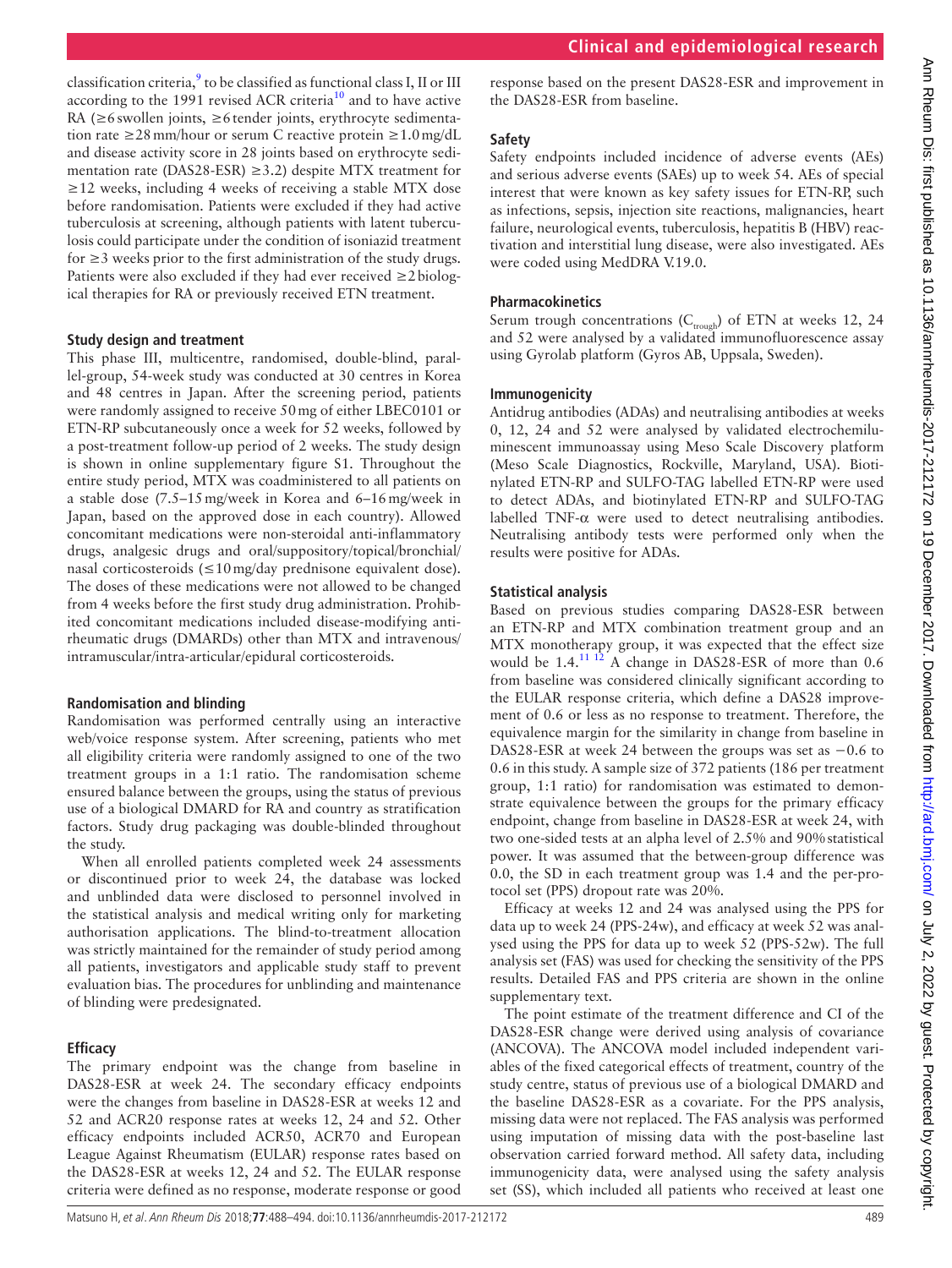

<span id="page-2-0"></span>**Figure 1** Patient disposition. A total of 517 patients were screened and 374 patients were randomised. Almost equal numbers of patients in Japan and Korea were allocated to each treatment group. Period I and period II mean weeks 0–24 and weeks 24–52, respectively. AEs, adverse events; ETN-RP, etanercept reference product.

dose of the study drug and summarised by treatment group using descriptive statistics. The  $C_{trough}$  was analysed using the PK analysis set (PKS), which included all patients who had at least one serum C<sub>trough</sub> measurement after study drug administration, and summarised using descriptive statistics such as the geometric mean of each treatment. The analysis was performed using SAS V.9.3 (SAS Institute Inc., Cary, North Carolina, USA).

#### **Results**

#### **Patient disposition and baseline characteristics**

This study was conducted between February 2015 and December 2016. The disposition of patients is shown in [figure](#page-2-0) 1. Of the 517 patients screened, 187 subjects were randomised in each treatment group. Twenty-eight patients in the LBEC0101 group and 24 patients in the ETN-RP group discontinued the study—most commonly because of AEs (LBEC0101  $n=11$ , ETN-RP  $n=13$ ) and withdrawal of consent (LBEC0101 n=11, ETN-RP n=7). In total, 159 and 163 patients in the LBEC0101 and ETN-RP groups, respectively, completed the entire treatment period, up to week 52.

Data were obtained for 374 randomised patients. Of these, data for two patients were excluded from the FAS ( $n=372$ ) because they had no DAS28-ESR assessment after baseline. Data for 45 and 78 patients were excluded from the PPS-24w  $(n=329)$  and the PPS-52w (n=296), respectively, because they had no DAS28-ESR assessments at week 24 and/or week 52 or they did not meet other criteria of the PPS-24w or PPS-52w. No patients were excluded from the SS (n=374), and two patients were excluded from the PKS  $(n=372)$  because of missing serum  $C_{\text{trough}}$  measurements after study drug administration.

The demographic characteristics of the patients and the patients' use of concomitant medications in the FAS are summarised in [table](#page-3-0) 1. There were no major differences in

demographic characteristics between the groups. The proportions of patients who used one biological DMARD prior to study participation and who used corticosteroids at baseline were also similar between the groups.

## **Efficacy**

The least squares mean changes from baseline in DAS28-ESR at week 24, the primary efficacy endpoint, were −3.01 (95% CI −3.198 to −2.820) in the LBEC0101 group and −2.86 (95% CI  $-3.051$  to  $-2.667$ ) in the ETN-RP group ([figure](#page-3-1) 2A). The estimated between-group difference was −0.15 and its 95%CI was −0.377 to 0.078, which was within the prespecified equivalence margin (−0.6 to 0.6), indicating equivalence in efficacy between LBEC0101 and ETN-RP. A similar result was found in the FAS (−0.11 (95% CI −0.338 to 0.114)).

The mean DAS28-ESR rapidly declined up to week 12 and almost plateaued after week 24 in both groups [\(figure](#page-3-1) 2B). A subgroup analysis demonstrated that both study drugs were effective, regardless of country, previous use of biological DMARD, baseline DAS28-ESR and baseline MTX dose (online [supple](https://dx.doi.org/10.1136/annrheumdis-2017-212172)[mentary table S1](https://dx.doi.org/10.1136/annrheumdis-2017-212172)). The percentages of patients achieving remission (DAS28-ESR <2.6) and low disease activity (DAS28-ESR  $\leq$ 3.2) are shown in online [supplementary figure S2.](https://dx.doi.org/10.1136/annrheumdis-2017-212172)

ACR20 response rates, the secondary efficacy endpoint, were 93.3% in the LBEC0101 group and 86.7% in the ETN-RP group at week 24. The between-group difference in ACR20 (95%CI) was 6.6% (0.2 to 13.1) in the PPS-24w [\(figure](#page-4-0) 3A). The ACR50 and ACR70 response rates also showed similar trends to the ACR20 response rate ([figure](#page-4-0) 3B,C). [Figure](#page-4-1) 4 shows more than 90% of patients achieved a moderate to good EULAR response at weeks 12, 24 and 52, and after week 24, less than 5% of patients remained as non-responders in both groups.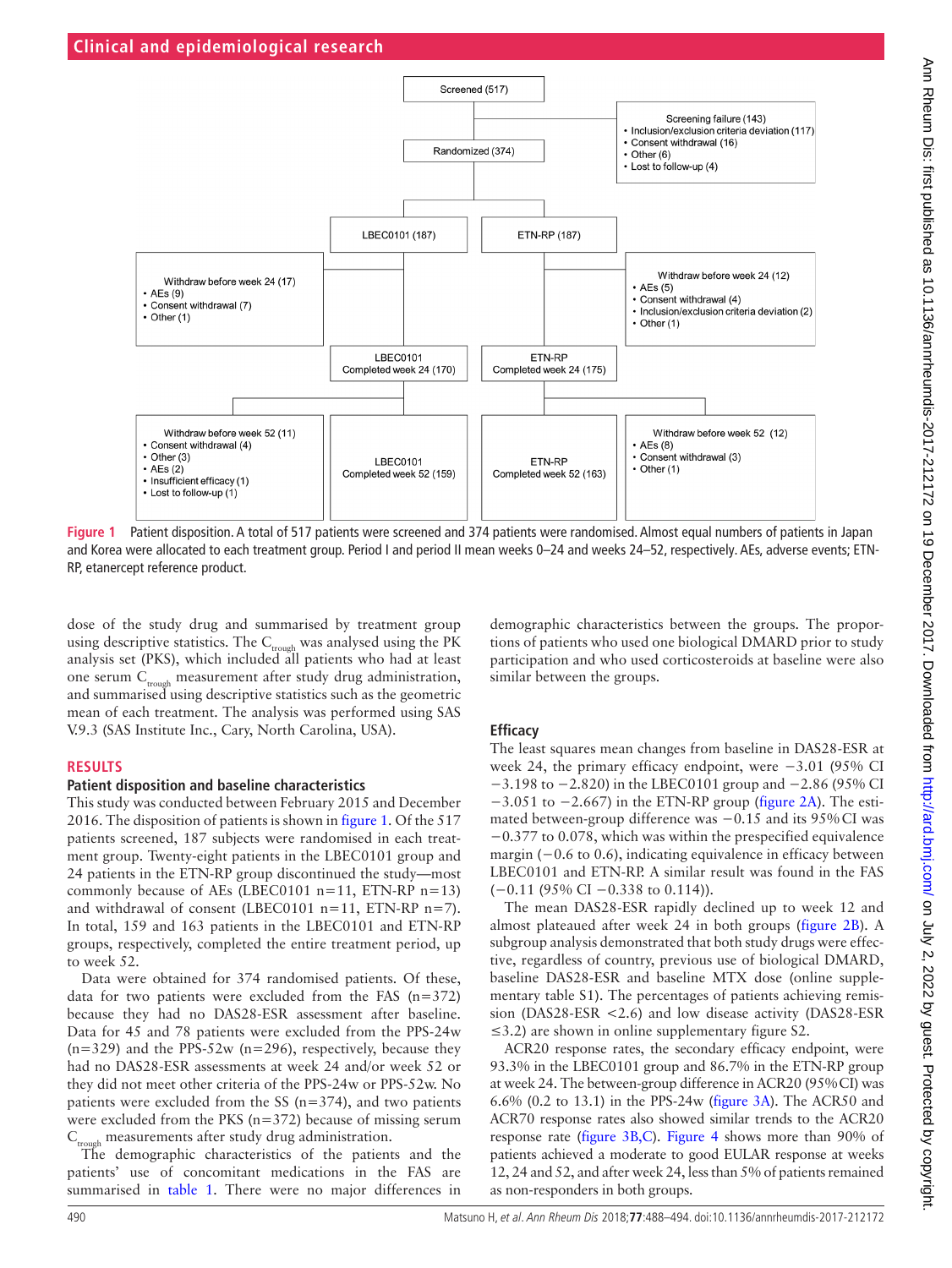| (full analysis set)                                                                 |                              |                            |                      |
|-------------------------------------------------------------------------------------|------------------------------|----------------------------|----------------------|
| Demographic variable                                                                | <b>LBEC0101</b><br>$(n=185)$ | <b>ETN-RP</b><br>$(n=187)$ | Overall<br>$(n=372)$ |
| Age, years                                                                          | $52.8 \pm 11.6$              | $55.5 \pm 10.9$            | $54.1 \pm 11.3$      |
| Sex, female                                                                         | 150 (81.1)                   | 166 (88.8)                 | 316 (84.9)           |
| Weight, kg                                                                          | $58.1 \pm 12.2$              | $56.3 \pm 10.1$            | $57.2 \pm 11.2$      |
| <b>Functional status in RA</b>                                                      |                              |                            |                      |
| Ī                                                                                   | 31 (16.8)                    | 34 (18.2)                  | 65 (17.5)            |
| $\mathbf{II}$                                                                       | 121 (65.4)                   | 121 (64.7)                 | 242 (65.1)           |
| III                                                                                 | 33 (17.8)                    | 32(17.1)                   | 65 (17.5)            |
| IV                                                                                  | 0                            | 0                          | $\Omega$             |
| Duration since first RA diagnosis,<br>years                                         | $7.6 + 7.6$                  | $7.8 + 7.6$                | $7.7 + 7.6$          |
| Rheumatoid factor test result.<br>positive                                          | 144 (77.8)                   | 144 (77.0)                 | 288 (77.4)           |
| Tender joint count from 68 joints                                                   | $17.5 \pm 10.6$ .            | $18.0 \pm 10.8$            | $17.8 + 10.7$        |
| Tender joint count from 28 joints                                                   | $11.0 + 6.0$                 | $11.7 + 5.9$               | $11.3 + 5.9$         |
| Swollen joint count from 66 joints                                                  | $13.4 \pm 7.5$               | $13.7 \pm 7.5$             | $13.6 + 7.5$         |
| Swollen joint count from 28 joints                                                  | $9.2 + 4.6$                  | $9.8 + 5.1$                | $9.5 + 4.8$          |
| DAS28-ESR                                                                           | $6.13 \pm 0.899$             | $6.26 \pm 0.863$           | $6.19 \pm 0.882$     |
| ESR, mm/hour                                                                        | $49.2 + 23.8$                | $51.5 + 23.8$              | $50.4 + 23.8$        |
| CRP, mg/dL                                                                          | $1.63 \pm 1.8$               | $1.7 + 2.1$                | $1.7 + 1.9$          |
| MTX dose, mg/week                                                                   | $11.3 + 2.9$                 | $11.1 \pm 3.0$             | $11.2 + 3.0$         |
| HAQ-DI                                                                              | $1.3 + 0.7$                  | $1.2 + 0.7$                | $1.2 + 0.7$          |
| PtAP                                                                                | $64.5 + 23.2$                | $61.5 + 23.0$              | $63.0 + 23.1$        |
| <b>PtGADA</b>                                                                       | $61.8 \pm 23.6$              | $62.2 \pm 22.6$            | $62.0 \pm 23.1$      |
| PhGADA                                                                              | $66.9 \pm 18.9$              | $65.1 \pm 18.3$            | $66.0 + 18.6$        |
| Patients who used biologics<br>previously and corticosteroids at<br>baseline, n (%) |                              |                            |                      |
| Previous use of biologics                                                           | 31 (16.8)                    | 29 (15.5)                  | 60 (16.1)            |
| Baseline corticosteroids                                                            | 130 (70.3)                   | 119 (63.6)                 | 249 (66.9)           |

<span id="page-3-0"></span>**Table 1** Baseline patient demographic and disease characteristics

Data are presented as mean±SD or n (%).

CRP, C reactive protein; DAS28-ESR, disease activity score in 28 joints based on erythrocyte sedimentation rate; ESR, erythrocyte sedimentation rate; ETN-RP, etanercept reference product; HAQ-DI, Health Assessment Questionnaire Disability Index; MTX, methotrexate; PhGADA, physician's global assessment of disease activity; PtAP, patient's assessment of arthritis pain; PtGADA, patient's global assessment of disease activity; RA, rheumatoid arthritis.

# **Clinical and epidemiological research**

In total, 172 (92.0%) and 173 (92.5%) patients developed AEs in the LBEC0101 and ETN-RP groups, respectively. In the LBEC0101 group, 44 SAEs, including three deaths, were reported in 31 (16.6%) patients. In the ETN-RP group, 28 SAEs, including one death, were reported in 20 (10.7%) patients. The causes of death in the LBEC0101 group were circulatory failure, acute heart failure and acute respiratory distress syndrome; the causality relationship between these events and the study drug could not be ruled out. The one case of death in the ETN-RP group was suicide, which was not considered related to the study drug. The incidence of SAEs in the LBEC0101 group (16.6%) was higher than that in the ETN-RP group (10.7%) because there were more events unrelated to the study drugs, such as traffic accident injury, accidental falls and events caused by concomitant diseases, in the LBEC0101 group. The incidence of serious related AEs was the same in both groups (7.0%).

The most frequently reported AEs are shown in [table](#page-5-0) 2. Most of the AEs were mild in severity.

Regarding AEs of special interest, no difference in the incidence of infection between the groups was found (LBEC0101 54.5% vs ETN-RP 54.5%), although three patients in each group experienced interstitial lung disease and only one patient in the LBEC0101 group experienced sepsis. Injection site reactions occurred in fewer patients and less frequently in the LBEC0101 group than in the ETN-RP group (LBEC0101 10.2% (19 patients, 77 events) vs ETN-RP 34.2% (64 patients, 438 events)). Most of these events occurred early, before week 12, and were mild in severity in both treatment groups. Malignancies occurred in four patients in the ETN-RP group only and heart failure occurred in one patient (0.5%) in the LBEC0101 group only. No neurological events, active tuberculosis or occurrences of HBV reactivation were reported in either treatment group.

# **Pharmacokinetics**

The mean  $C_{\text{trouzh}}$  values between week 12 and week 52 ranged from  $2579.1$ ng/mL to  $4143.4$ ng/mL in the LBEC0101 group, and from 2166.8ng/mL to 3586.5ng/mL in the ETN-RP group (online [supplementary figure S3](https://dx.doi.org/10.1136/annrheumdis-2017-212172)).



<span id="page-3-1"></span>**Figure 2** DAS28-ESR change from baseline. (A) LS mean change from baseline in DAS28-ESR at week 24 and its 95%CI adjusted for the country of the study centre, status of previous use of a biological disease-modifying antirheumatic drugs and DAS28-ESR at baseline (PPS-24w and FAS). (B) Mean±SD of DAS28-ESR at baseline, week 12, week 24 and week 52 (FAS). DAS28-ESR, disease activity score in 28 joints based on erythrocyte sedimentation rate; ETN-RP, etanercept reference product; FAS, full analysis set; LS, least squares; PPS-24w, per-protocol set for data up to week 24.

Matsuno H, et al. Ann Rheum Dis 2018;**77**:488–494. doi:10.1136/annrheumdis-2017-212172 491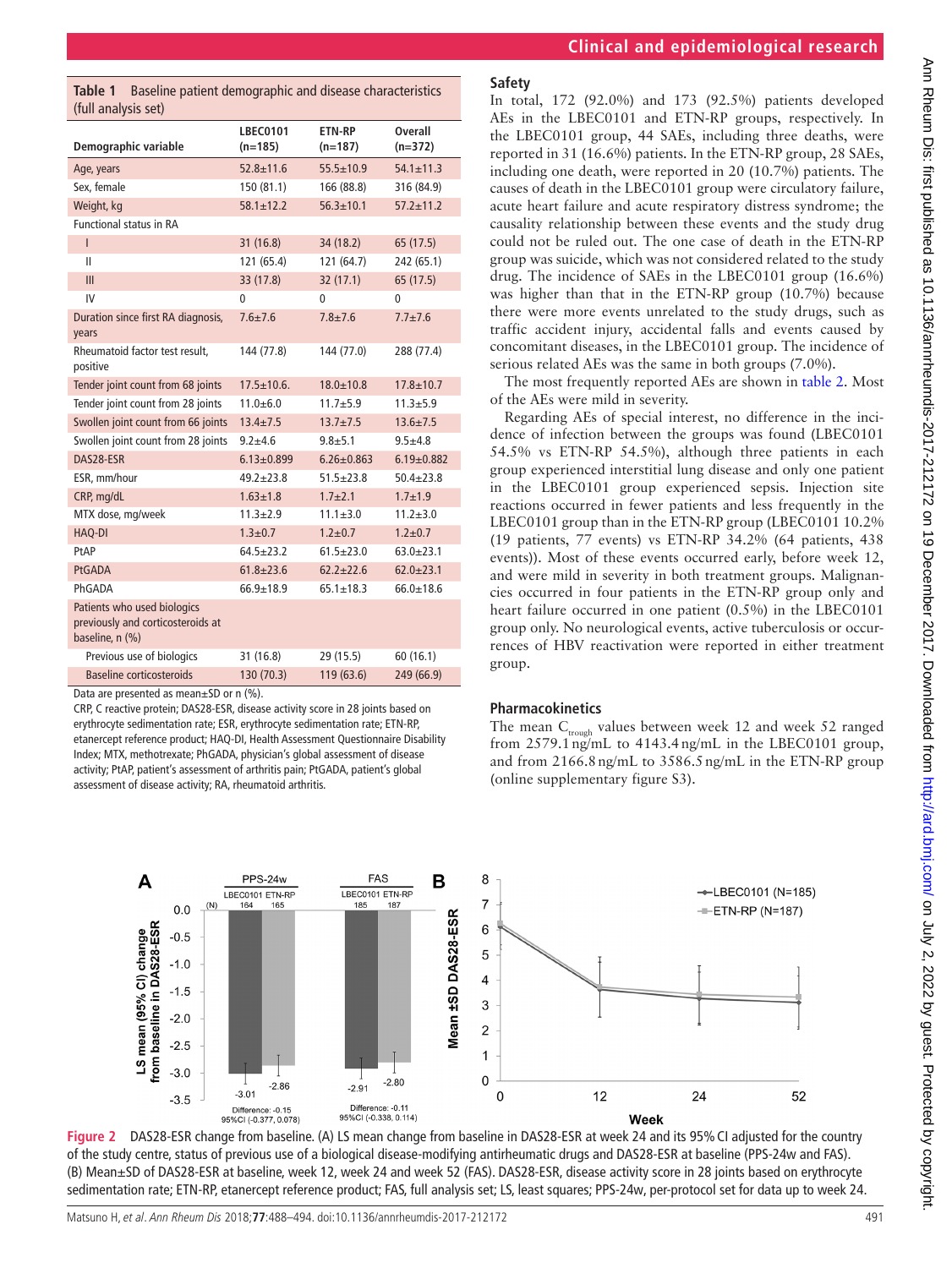

<span id="page-4-0"></span>**Figure 3** ACR20 (A), ACR50 (B), and ACR70 (C) response rates at weeks 12 and 24 (PPS-24w) and at week 52 (PPS-52w). ACR, American College of Rheumatology; ETN-RP, etanercept reference product; PPS-24w, per-protocol set at 24 weeks; PPS-52w, per-protocol set at 52 weeks.

#### **Immunogenicity**

Two (1.1%) patients in the ETN-RP group were ADA-positive at baseline. After treatment, three (1.6%) patients in the LBEC0101 group and 18 (9.6%) patients in the ETN-RP group developed ADAs (online [supplementary table S2](https://dx.doi.org/10.1136/annrheumdis-2017-212172)). None of them was positive for neutralising antibody. The effect of ADAs on PK, efficacy and safety was difficult to determine due to the small number of ADA-positive patients in the LBEC0101 group. No ADA-positive patients had an injection site reaction in the LBEC0101 group, although the incidence of injection site reaction was 10.2% in the overall LBEC0101 group.



<span id="page-4-1"></span>**Figure 4** EULAR response at weeks 12 and 24 (PPS-24w) and at week 52 (PPS-52w) ETN-RP, etanercept reference product; EULAR, European League Against Rheumatism; PPS-24w, per-protocol set at 24 weeks; PPS-52w, per-protocol set at 52 weeks.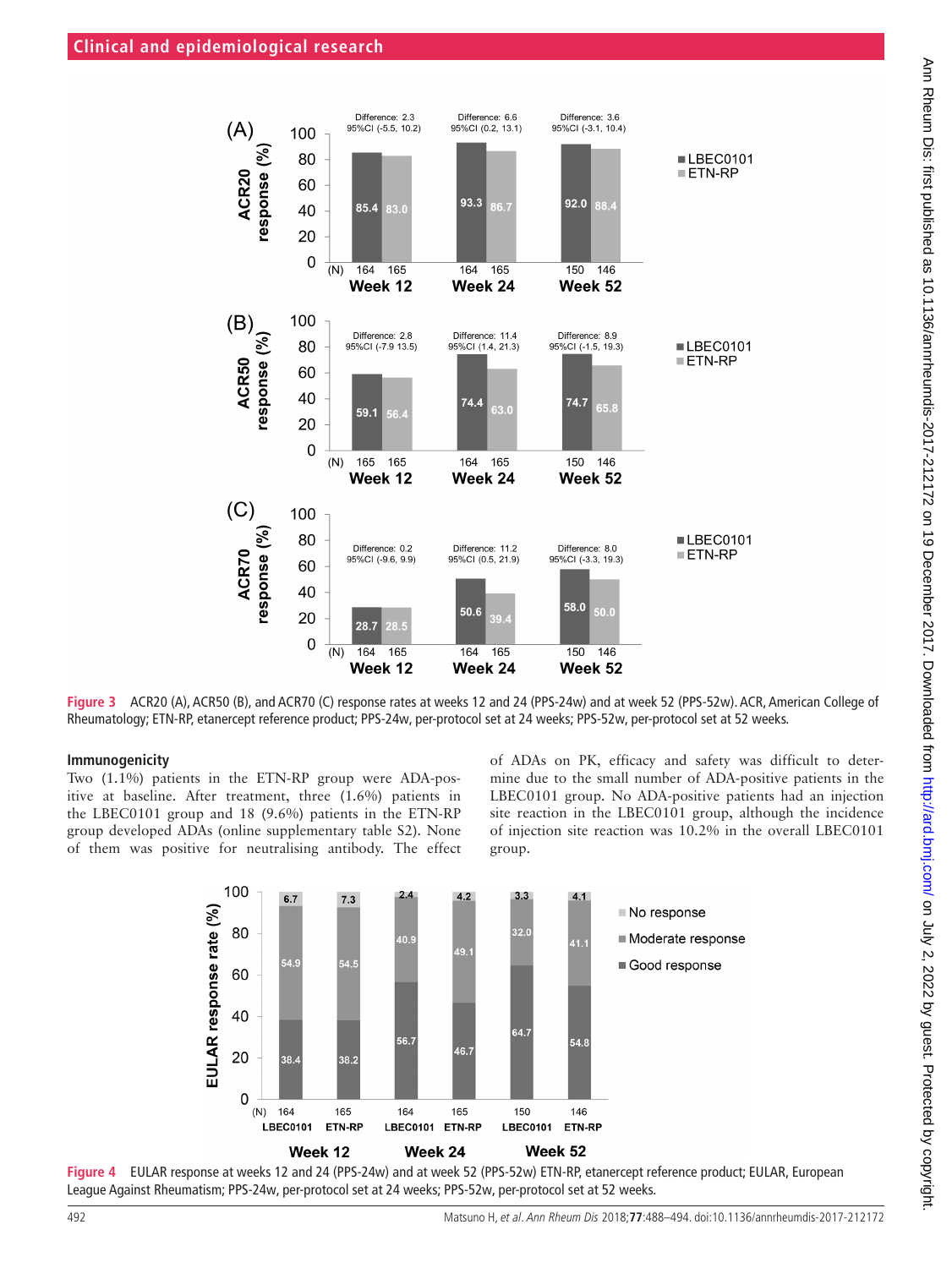| J                                                                                     |
|---------------------------------------------------------------------------------------|
|                                                                                       |
| ļ                                                                                     |
|                                                                                       |
|                                                                                       |
| $\ddot{\phantom{0}}$                                                                  |
|                                                                                       |
| ֖֚֚֚֡֝<br>֧֧֧֧֧֧֧֚֚֚֚֚֚֚֚֚֚֚֚֚֚֚֚֚֚֚֩֩֝֘֩֩֩֩֓֝֝֩֓֝֩                                   |
| $\overline{\phantom{0}}$                                                              |
| A CONTRACT COLLECT LOOD LINES IN STATE COLLECT LATER CONTRACT COLLECT COLLECT COLLECT |
| )                                                                                     |
|                                                                                       |
| 1                                                                                     |
| $\ddot{\phantom{0}}$                                                                  |
|                                                                                       |
| l                                                                                     |
|                                                                                       |
| .<br>د<br>j                                                                           |
| )<br>3                                                                                |
| ï<br>)                                                                                |
| J                                                                                     |
|                                                                                       |
|                                                                                       |
| ١                                                                                     |
| J<br>ׇ֚֬                                                                              |
|                                                                                       |
| )                                                                                     |
| i<br>١<br>I<br>١                                                                      |
| $\ddot{\ }$<br>į<br>ţ                                                                 |
| ì                                                                                     |
|                                                                                       |
|                                                                                       |
|                                                                                       |
|                                                                                       |
|                                                                                       |
| $\ddot{\ddot{\ }}$<br>i                                                               |
|                                                                                       |
| l                                                                                     |
| ー・コ                                                                                   |
|                                                                                       |
|                                                                                       |
|                                                                                       |
| ׇ֚֡                                                                                   |
|                                                                                       |
|                                                                                       |
|                                                                                       |
| ֠                                                                                     |
|                                                                                       |
|                                                                                       |

 $\triangleright$ 

|  |  | <b>Clinical and epidemiological research</b> |  |
|--|--|----------------------------------------------|--|
|  |  |                                              |  |

|                                                                                    | LBEC0101 (n=187)                 |               | ETN-RP (n=187)  |               |
|------------------------------------------------------------------------------------|----------------------------------|---------------|-----------------|---------------|
|                                                                                    | <b>Patients</b>                  | Incidence (%) | <b>Patients</b> | Incidence (%) |
| All AEs                                                                            | 172                              | 92.0          | 173             | 92.5          |
| All related AEs                                                                    | 96                               | 51.3          | 116             | 62.0          |
| <b>Serious AEs</b>                                                                 | 31                               | 16.6          | 20              | 10.7          |
| Deaths                                                                             | 3                                | 1.6           | 1               | 0.5           |
| <b>Serious related AEs</b>                                                         | 13                               | 7.0           | 13              | 7.0           |
| AEs experienced<br>by $>5\%$ of patients<br>in either group (by<br>preferred term) |                                  |               |                 |               |
| Nasopharyngitis                                                                    | 46                               | 24.6          | 44              | 23.5          |
| Upper respiratory<br>tract infection                                               | 19                               | 10.2          | 22              | 11.8          |
| Arthralgia                                                                         | 14                               | 7.5           | 8               | 4.3           |
| Headache                                                                           | 14                               | 7.5           | 6               | 3.2           |
| <b>Back pain</b>                                                                   | 12                               | 6.4           | 10              | 5.3           |
| <b>Hepatic function</b><br>abnormal                                                | 12                               | 6.4           | 6               | 3.2           |
| Constipation                                                                       | 11                               | 5.9           | $\overline{4}$  | 2.1           |
| Abdominal pain<br>upper                                                            | 10                               | 5.3           | 5               | 2.7           |
| <b>Injection site</b><br>erythema                                                  | 10                               | 5.3           | 47              | 25.1          |
| Injection site<br>pruritus                                                         | 7                                | 3.7           | 38              | 20.3          |
| Latent<br>tuberculosis                                                             | 5                                | 2.7           | 10              | 5.3           |
| Cough                                                                              | 5                                | 2.7           | 14              | 7.5           |
| <b>Injection site</b><br>swelling<br>$\mathbf{L}$<br>$\sim$ $\sim$                 | $\overline{4}$<br><b>FTAL DD</b> | 2.1<br>£.     | 13<br>л.        | 7.0           |

<span id="page-5-0"></span>**Table 2** AEs during the entire study period and AEs experienced by >5% of patients in either group during the entire study period

AEs, adverse events; ETN-RP, etanercept reference product.

#### **Discussion**

This phase III study was designed to evaluate the similarities between LBEC0101 and ETN-RP, in terms of efficacy, safety and immunogenicity, in patients with active RA who had an inadequate response to MTX. Based on the prespecified equivalence margin of −0.6 to 0.6, the equivalence of LBEC0101 to ETN-RP was confirmed in terms of the primary efficacy endpoint, the change in DAS28-ESR at week 24. This study is considered to have had an appropriate assay sensitivity because it had a similar study design and results to previous studies that demonstrated superior efficacy of MTX and ETN-RP combination therapy over MTX monotherapy.

Although many previous ETN-RP studies and other ETN biosimilar studies used ACR20 as the primary endpoint, this study adopted DAS28-ESR as the primary endpoint. Given that the regulatory guidance stating that continuous variables such as DAS28 may be more sensitive to change<sup>[13](#page-6-9)</sup> and that the most sensitive clinical endpoint is preferred for detecting product-related differences for biosimilars,<sup>14</sup> DAS28-ESR was considered an appropriate primary endpoint for a biosimilar study.

The results of ACR20 response rate at weeks 12, 24 and 52 also supported the similarity between LBEC0101 and ETN-RP. In this study, the ACR20 response rates in the LBEC0101 and ETN-RP groups at week 24 (93.3% and 86.7%, respectively) were slightly higher than what was reported in previous clinical studies for ETN-RP.<sup>15-17</sup> We suppose that higher ACR20 response rates can be observed in active-comparator studies

because participants and investigators would have known that the active drug was used in both groups, and therefore expected the study drugs to be effective. Previous biosimilar studies showed the same trends<sup>18–20</sup> in comparison with placebo-controlled studies for innovator drugs.

The safety profile of LBEC0101 was almost comparable with that of ETN-RP, although fewer injection site reactions and fewer ADAs were observed in the LBEC0101 group. The reason for the differences in incidence of injection site reactions and ADAs between the groups has not been identified yet. Given that the ADA assay system adopted in this study used labelled ETN-RP, another assay system utilising labelled LBEC0101 was also developed and all the samples were measured. However, the assay system utilising labelled LBEC0101 demonstrated a similar result (LBEC0101: 3.7% vs ETN-RP: 15.0%), suggesting that the difference in ADA incidence is not ascribed to the assay system. Previous studies comparing other ETN biosimilars, SB4 and GP2015, with ETN-RP reported similarly lower incidences of injection site reactions and ADAs in biosimilar groups[.19 21](#page-6-13) The study report suggested that differences in the formulation and container closure system might have contributed to the lower incidence of injection site reactions, and that product aggregates, impurities and container closure system might have contributed to the lower incidence of ADAs in the biosimilar treatment group, although the true causes were uncertain.[19](#page-6-13) Similar reasons may be considered in the present study.

The mean  $C_{\text{trough}}$  value of LBEC0101 was relatively higher than that of ETN-RP; however, the high interpatient variability may have contributed to the difference.

Because the present study was the first clinical trial of LBEC0101 for RA conducted in Asia (Japan and Korea) only, the generalisability of the findings may be limited to the Asian population and a longer term study is warranted. However, based on the known ETN-RP properties and the high similarity between LBEC0101 and ETN-RP, LBEC0101 is very likely to be insensitive to both intrinsic and extrinsic ethnic factors. In addition, long-term evaluations over 52 weeks and switch to LBEC0101 from ETN-RP are currently being explored in an extension study (an additional 48 weeks after the 52-week treatment period in the present study) to evaluate the long-term safety, efficacy and immunogenicity o LBEC0101.

In conclusion, LBEC0101 was shown to be equivalent to ETN-RP in terms of clinical efficacy. LBEC0101 was well tolerated with a comparable safety profile to ETN-RP.

**Acknowledgements** The authors would like to thank all the patients who participated in this study and all the principal investigators: Kanzo Amano, Masato Araki, Kohei Azuma, Nobutaka Eiraku, Hideo Hashimoto, Masatoshi Hayashi, Wataru Hirose, Tomomaro Izumihara, Satoshi Jodo, Motohide Kaneko, Kou Katayama, Atsushi Kawakami, Mitsuyo Kinjo, Shigehito Kiyokawa, Yoshinobu Koyama, Tsukasa Matsubara, Hajime Miyasato, Atsuo Nakajima, Hiroshi Nakamura, Tadashi Nakamura, Kusuki Nishioka, Susumu Nishiyama, Junichi Obata, Shuji Ohno, Hideo Ohtsubo, Yutaka Okano, Ichiro Oki, Motohiro Oribe, Kei Osano, Takaaki Sagara, Akira Sagawa, Kenmei Sakata, Ichiro Seike, Koichi Shigenobu, Eisuke Shono, Yuichi Takahashi, Koichiro Tanaka, Masahiro Tanaka, Kazuhide Tanimura, Kiyoyuki Tokuyama, Seiji Tsuboi, Shoji Uchida, Eishi Uechi, Akihiro Yamaguchi, Yuji Yamanishi, Akira Yokota, Masaaki Yoshida, Tomohiko Yoshida, Tamami Yoshitama, Seiji Yoshizawa, Han Joo Baek, Hoon-Suk Cha, Jung-Yoon Choe, Chan-Bum Choi, In Ah Choi, Seung-Jae Hong, Jin-Wuk Hur, Geun-Tae Kim, Hyun Ah Kim, Jinseok Kim, Jisoo Lee, Sang-Heon Lee, Sang-Il Lee, Seung-Geun Lee, Shin-Seok Lee, Yun Jong Lee, Jun-Ki Min, Kyung-Su Park, Min-Chan Park, Sung-Hwan Park, Won Park, Yong-Beom Park, Dong Hyuk Sheen, Seung Cheol Shim, Kichul Shin, Chang-Hee Suh, Hyung-In Yang, Bin Yoo and Wan-Hee Yoo.

**Contributors** All authors (1) were involved in the conception and design of the study, or the acquisition, analysis and interpretation of data for the study, (2) were involved in drafting the manuscript and revising it critically for important intellectual content, (3) gave final approval of the version to be published, and (4) agree to be accountable for all aspects of the work in ensuring that questions related to the